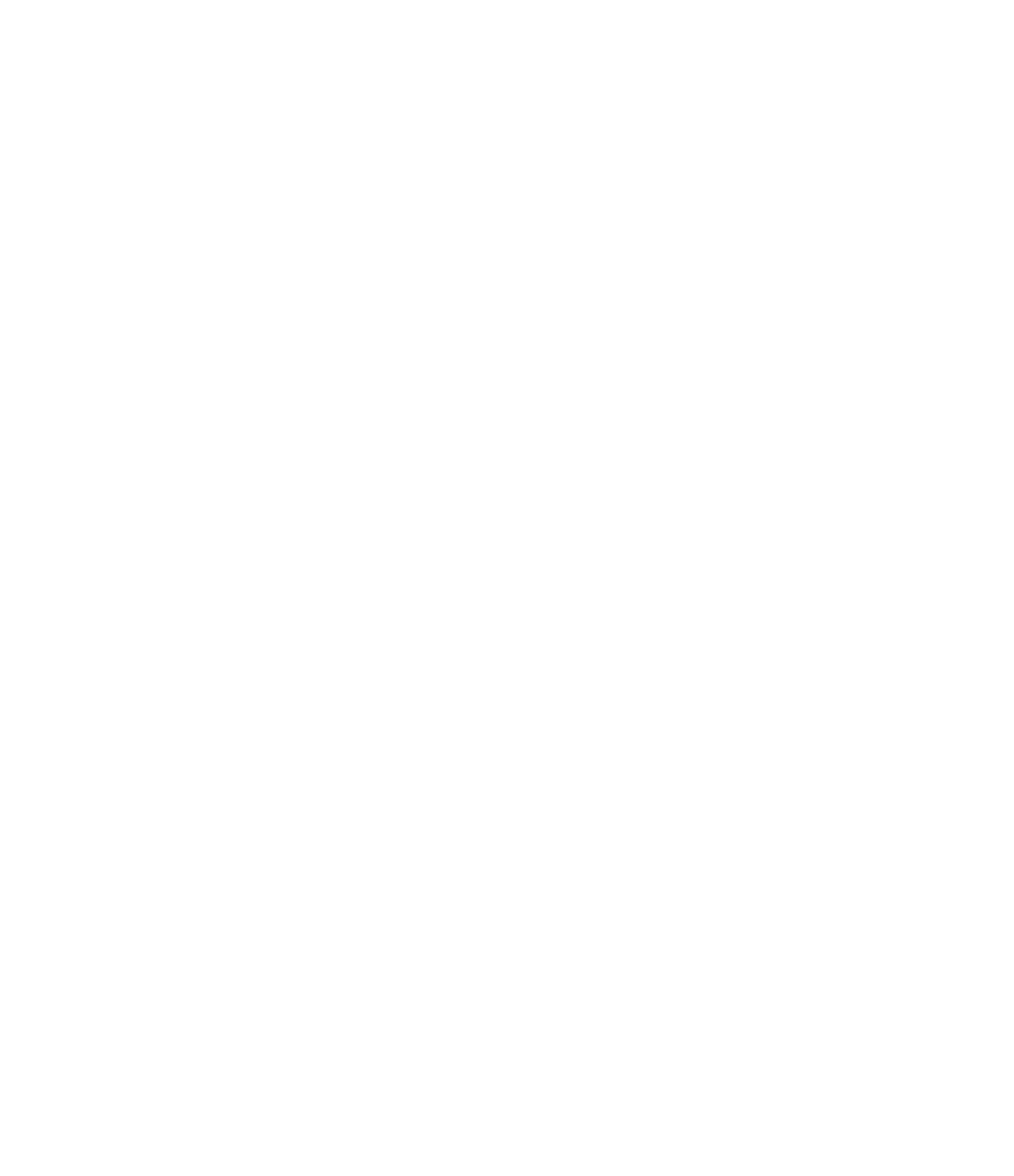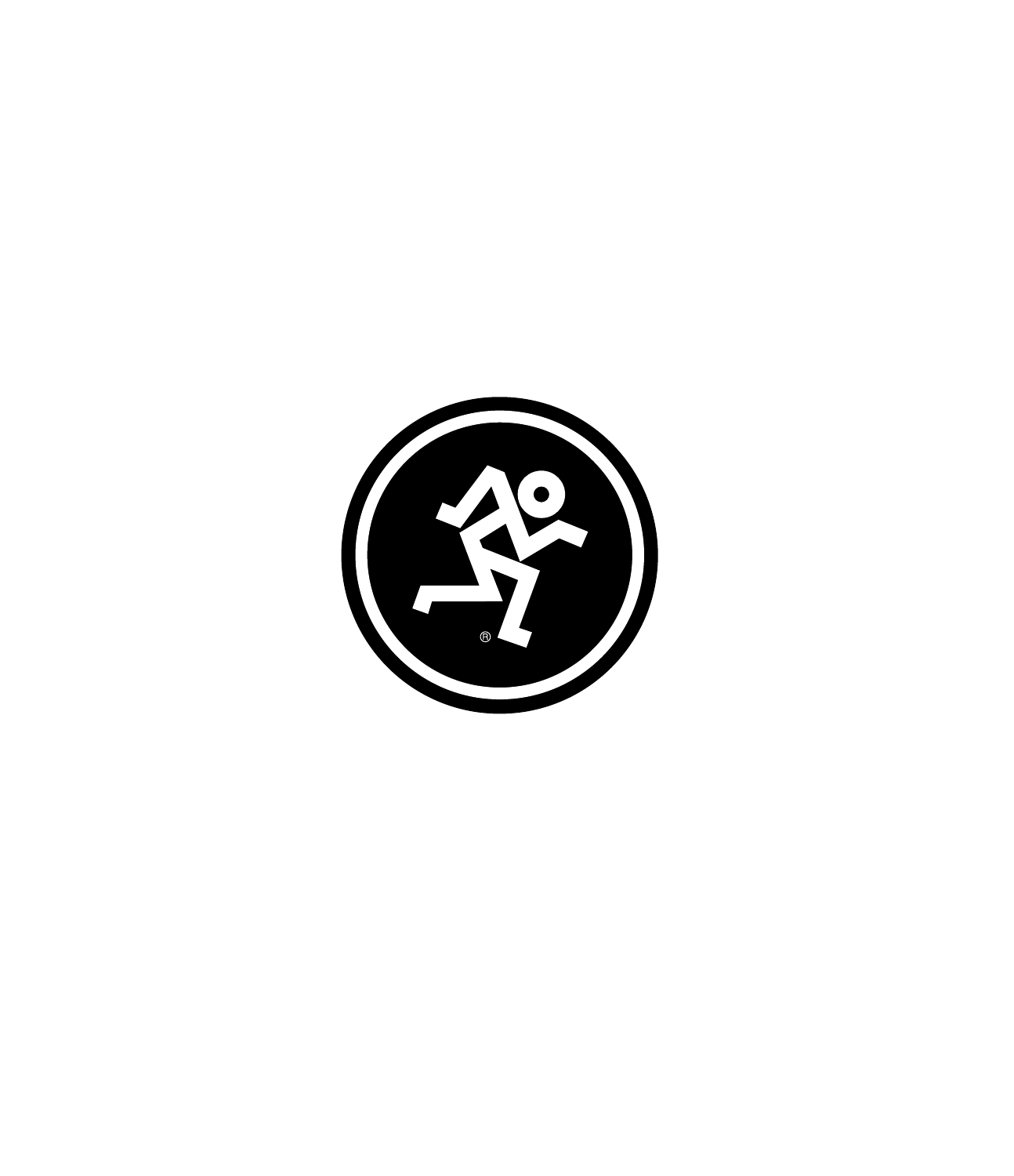## INTRODUCTION

Building on our studio monitor legacy, MC Series headphones offer the clarity and accuracy Mackie is known for in professional, closed-back designs.

Choose between the high-performance MC-150 and the MC-250 for reference quality sound and maximum style. Both models feature large 50mm drivers for clear,<br>distortion-free sound with ergonomic headbands and ear pads for hou

Perfect for referencing your mix in the studio or producing your next track on the go, MC Series Headphones allow you to take the Mackie studio sound, trusted by artists around the world, wherever you go.

## MC-150 Features

#### HIGH-PERFORMANCE STUDIO HEADPHONES

- Experience the signature Mackie studio sound in headphones that reveal every detail
- Featuring precision 50mm transducers, MC-150 headphones deliver incredible clarity across the entire frequency for an immersive listening experience
- Increased bass response means you feel every note, kick drum, and deep synth in your music

#### PROFESSIONAL DESIGN

- The soft padded adjustable headband and conforming ear pads provide an ergonomic fit for hours of comfort while ensuring optimal low-end and sound isolation
- Rugged design is built to last and meet the demands of professionals in thestudio or on location

#### TAKE THEM ANYWHERE

• Collapsible fold-up design allows for easy storage and compact portability when travelling

## PERFECT FOR STUDIO MONITORING, DJS, FIELD RECORDING, PERSONAL LISTENING 9.8 FT. DETACHABLE, HIGH-QUALITY, STRAIGHT CABLE WITH LOCKING BAYONET CONNECTOR

#### GOLD PLATED 1/4" ADAPTER AND CARRY BAG INCLUDED

## GETTING STARTED

1. The headphones come with a cable. One end of the cable has an 1/8" connector with two notches opposite each other. Line these up with the notches on the headphones (as seen below), push in gently and twist clockwise 1/4 turn to lock.



2. Plug the other end of the 1/8" connector into the device. NOTE: if the device has a 1/4" input, attach the included adapter to the 1/8" connector and turn clockwise until snug.

**OUT** to 门 **GEGEGE** 

## MC-250 Features

#### HIGH-PERFORMANCE MONITORING HEADPHONES

- Experience the signature Mackie studio sound in headphones that reveal every detail
- High-headroom, reference-quality 50mm transducers provide an accurate reproduction of your mix and your music
- Precision-tuned enclosure delivers deep, punchy bass and enhanced high frequency detail for an ultra-wide soundstage

#### PROFESSIONAL DESIGN

- The soft padded adjustable headband and conforming ear pads provide an ergonomic fit for hours of comfort while ensuring optimal low-end and sound isolation
- Rugged design is built to last and meet the demands of professionals in the studio or on location

#### TAKE THEM ANYWHERE

• Collapsible fold-up design allows for easy storage and compact portability when travelling

#### PERFECT FOR MIXING, STUDIO RECORDING, CRITICAL LISTENING, AND PERSONAL LISTENING

#### 9.8 FT. DETACHABLE, HIGH-QUALITY, STRAIGHT CABLE WITH LOCKING BAYONET CONNECTOR

GOLD PLATED 1/4" ADAPTER AND CARRY BAG INCLUDED

- 3. Your ears are important to us! Be careful of permanent hearing damage. Lower the volume on your device. Even intermediate levels may be painfully loud. Always turn the volume all the way down before connecting the headphones or doing anything new that may affect the headphone volume. Then turn it up slowly as you listen carefully.
- 4. Place the headphones over your ears. The L/R markings are located above each ear piece (with the cable attached to the left side).
- 5. The cable of both models may be located on your front or rear side.



6. Raise the volume on your device up to a comfortably loud listening level and enjoy!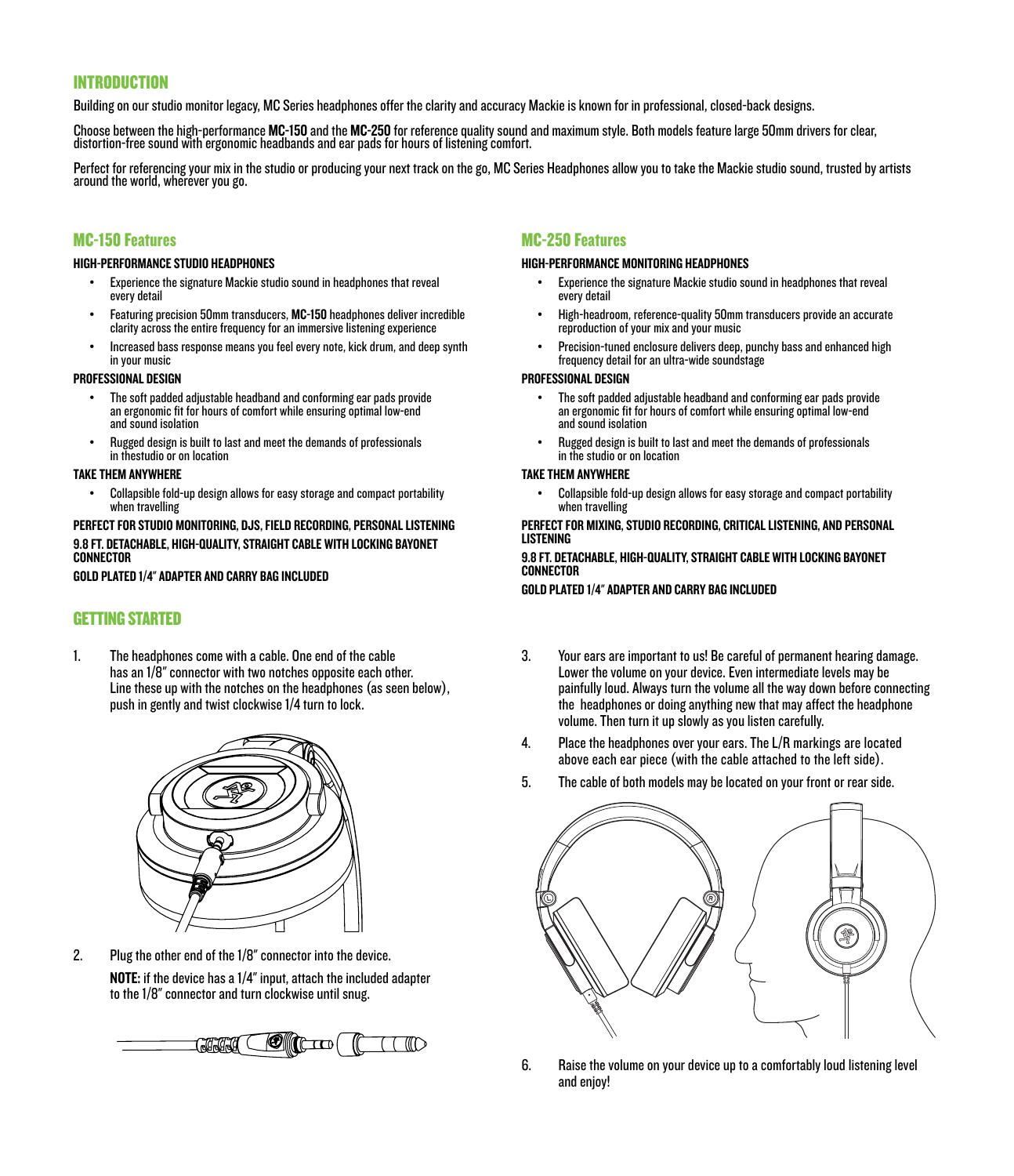# LIMITED WARRANTY Please keep your sales receipt in a safe place.

This Limited Product Warranty ("Product Warranty") is provided by LOUD Audio, LLC ("LOUD") and is applicable to products purchased in the United States or Canada through a LOUD-authorized reseller or dealer. The Product Warranty will not extend to anyone other than the original purchaser of the product (hereinafter, "Customer," "you" or "your").

For products purchased outside the U.S. or Canada, please visit www.mackie.com to find contact information for your local distributor, and information on any warranty coverage provided by the distributor in your local market.

LOUD warrants to Customer that the product will be free from defects in materials and workmanship under normal use during the Warranty Period. If the product fails to conform to the warranty then LOUD or its authorized service representative will at its option, either repair or replace any such nonconforming product, provided that Customer gives notice of the noncompliance within the Warranty Period to the Company at: www.mackie.com or by calling LOUD technical support at 1.800.898.3211 (toll-free in the U.S. and Canada) during normal business hours Pacific Time, excluding weekends or LOUD holidays. Please retain the original dated sales receipt as evidence of the date of purchase. You will need it to obtain any warranty service.

For full terms and conditions, as well as the specific duration of the Warranty for this product, please visit www.mackie.com.

The Product Warranty, together with your invoice or receipt, and the terms and conditions located at www.mackie.com constitutes the entire agreement, and supersedes any and all prior agreements between LOUD and Customer related to the subject matter hereof. No amendment, modification or waiver of any of the provisions of this Product Warranty will be valid unless set forth in a written instrument signed by the party to be bound thereby.

| <b>Technical Specifications</b> | <b>MC-150</b>                        | <b>MC-250</b>  |
|---------------------------------|--------------------------------------|----------------|
| <b>Frequency Response</b>       | 15 Hz - 20 kHz                       | 10 Hz - 20 kHz |
| Sensitivity                     | 93 dB / mW                           | 100 dB $/$ mW  |
| <b>Maximum Input Power</b>      | 20 mW                                |                |
| Impedance                       | $33\Omega$                           | $38\,\Omega$   |
| <b>Drive Type</b>               | <b>Dynamic</b>                       |                |
| <b>Input Type</b>               | Male 1/8" or 1/4" Stereo             |                |
| <b>Output Type</b>              | <b>L/R Headphones</b>                |                |
| <b>Cable Length</b>             | 117.6 in • 2987 mm                   |                |
| Weight                          | $0.6$ lb $\cdot$ 0.3 kg              |                |
|                                 | All specifications subject to change |                |

## Need help with the Headphones?

- Visit www.mackie.com and click Support to find: FAQs, manuals, and addendums.
- Telephone 1-800-898-3211 to speak with one of our splendid technical support chaps (Monday through Friday, normal business hours, Pacific Time).

## IMPORTANT SAFETY INSTRUCTIONS

- 1. Read, follow, and keep these instructions. Heed all warnings.
- 2. Do not use in or near dangerous environments. This includes driving, cycling, walking, jogging and other areas where traffic is present and accidents could occur.
- 3. Keep this product and its accessories out of reach of children. Handling or use by children may pose a risk of death or serious injury. Contains small parts and cords that may pose a risk of choking or strangulation.
- 4. Set the volume level of the audio device to a minimum, and then, after connecting the earphones, adjust the volume gradually. Sudden exposure to loud noises could cause hearing damage.
- 5. Keep headphones clean. To clean the headphones, wash outside with a mild detergent solution.
- 6. Do not attempt to modify this product. Doing so could result in personal injury and/or product failure.
- 7. Do not immerse in water, such as while taking a shower, bath, or washing your face. Otherwise, sound deterioration or failures may result.
- 8. Do not use while sleeping as accidents may result.
- 9. Use a slow twisting motion to remove the earphones. Never pull on the earphone cord.
- 10. Stop using the earphones immediately if they are causing great discomfort, irritation, rash, discharge, or any other uncomfortable reaction.
- 11. If you are currently receiving ear treatment, consult your physician before using this device.
- 12. Exposure to extremely high noise levels may cause permanent hearing loss. Individuals vary considerably in susceptibility to noise-induced hearing loss, but nearly everyone will lose some hearing if exposed to sufficiently intense noise for a period of time. The U.S. Government's Occupational Safety and Health Administration (OSHA) has specified the permissible noise level exposures shown in the chart. According to OSHA, any exposure in excess of these permissible limits could result in some hearing loss.



Correct disposal of this product: This symbol indicates that this product should not be disposed of with your household waste, according to the WEEE directive (2012/19/EU) and your pational law. This product should be hand to an authorized collection site for recycling waste electrical and electronic equipment (EEE). Improper handling of this type of waste could have a possible negative impact on the environment and human health due to poten hazardous substances that are generally associated with EEE. At the same time, your cooperation in the correct disposal of this product will contribute to the effective usage of natural resources. For more information abou can drop off your waste equipment for recycling, please contact your local city office, waste authority, or your household waste disposal service.

| Duration,<br>per day in<br>hours | Sound<br>Level |
|----------------------------------|----------------|
| 8                                | 90 dB          |
| 6                                | 92 dB          |
| 4                                | 95 dB          |
| 3                                | 97 dB          |
| $\overline{c}$                   | 100 dB         |
| 1.5                              | 102 dB         |
| 1                                | 105 dB         |
| 0.5                              | 110 dB         |
| $0.25$ or less                   | 115 dB         |

I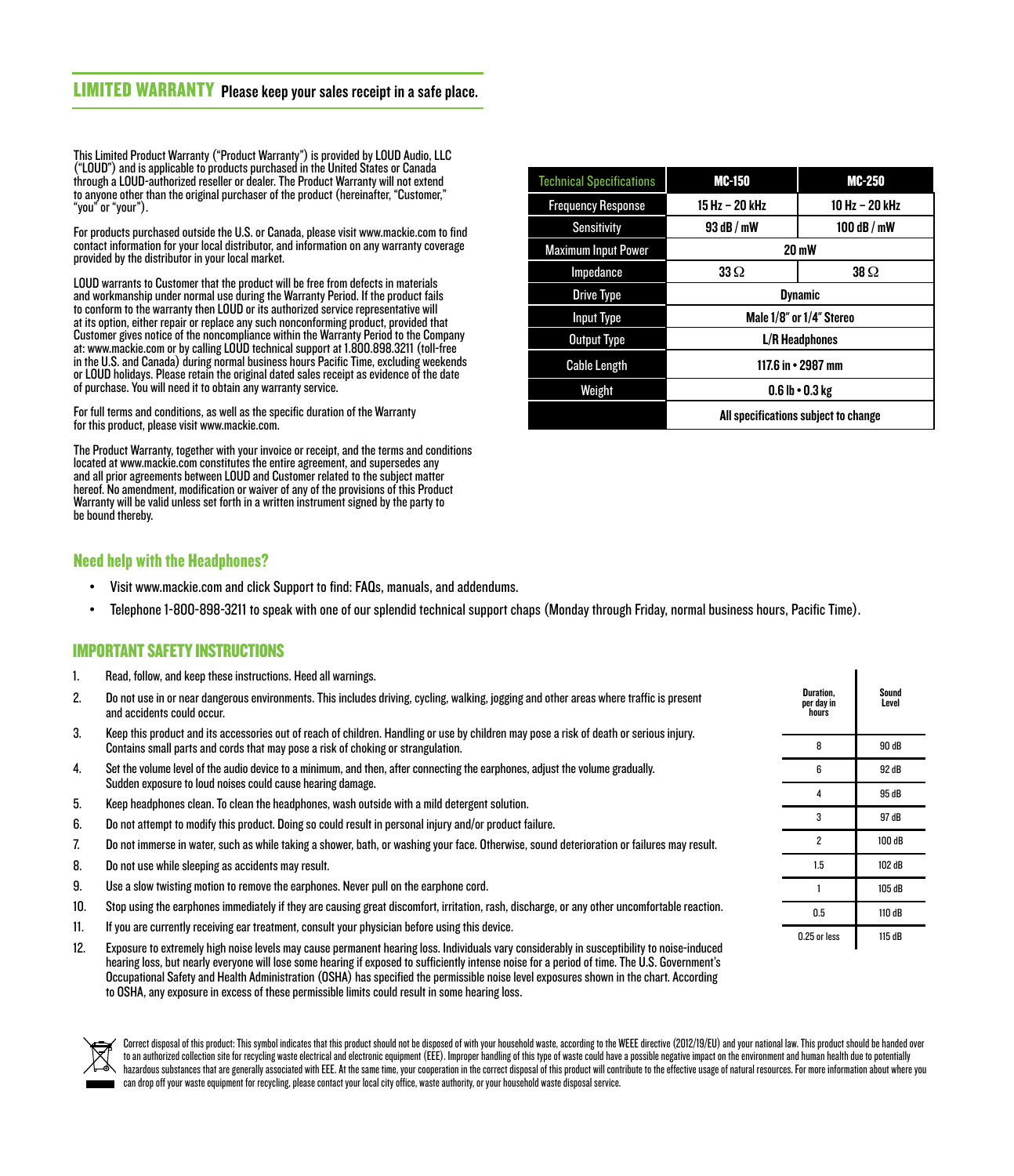## INTRODUCCIÓN

Beneficiándose del amplio legado de nuestros monitores de estudio, los auriculares MC Series ofrecen la claridad y precisión por la que es famosa Mackie en un diseño profesional y de carcasa cerrada.

Escoja entre el MC-150 y el MC-250 de alto rendimiento para una calidad de sonido de referencia y el máximo estilo y diseño. Ambos modelos disponen de grandes cabezales de 50 mm para un sonido limpio y sin distorsiones y diademas y cascos acolchados muy ergonómicas para largas horas de escucha confortable.

Perfectos para una mezcla de referencia en su estudio de grabación o para producir su nueva canción sobre la marca, los auriculares MC Series le permiten llevar el sonido de estudio Mackie, en el que confían infinidad de músicos de todo el Mundo, allí donde vaya.

## Características de los MC-150

## AURICULARES DE ESTUDIO DE ALTO RENDIMIENTO

- Descubra el auténtico sonido Mackie con calidad de estudio con unos auriculares que revelan cada pequeño detalle
- Con unos transductores de precisión de 50 mm, los auriculares MC-150 producen una claridad increíble a lo largo de todo el rango de frecuencias para una sensación de escucha inmersiva
- Una respuesta en graves ampliada hace que pueda sentir cada nota, golpe de bombo y sonido profundo de sintetizador de su música

### DISEÑO PROFESIONAL

- La diadema ajustable acolchada y los cascos amoldables le ofrecen un ajuste ergonómico perfecto para horas de confort a la vez que le aseguran un aislamiento acústico y un nivel de graves óptimos
- Robusto diseño que le dará años de servicio sin fallos y que satisfará todas las necesidades de los profesionales tanto en el estudio de grabación comoen directo

## LLÉVELOS A CUALQUIER PARTE

• Diseño plegable que permite recogerlos fácilmente y una total portabilidad a la hora de viajar

## PERFECTOS TANTO PARA MONITORIZACIÓN DE ESTUDIO, DJS, GRABACIONES EN EXTERIORES Y TAMBIÉN PARA USO PERSONAL

## CABLE RECTO DE ALTA CALIDAD Y DESMONTABLE CON UNA LONGITUD DE 3 M. CON CONECTOR CON FIJACIÓN DE TIPO BAYONETA

INCLUYE ADAPTADOR DE 6,3 MM CHAPADO EN ORO Y FUNDA DE TRANSPORTE

## PUESTA EN MARCHA

1. Los auriculares vienen con un cable. Un extremo de ese cable dispone de una clavija de 3,5 mm con dos muescas en lados opuestos. Alinee estas muescas con las que hay en los auriculares (como le mostramos abajo), empuje suavemente y después gire el conector un cuarto de vuelta a la derecha para fijarlo.



2. Conecte la otra clavija de 3,5 mm del otro extremo del cable al dispositivo.

 NOTA: Si el dispositivo dispone de una entrada de 6,3 mm, coloque el adaptador incluido en la clavija de 3,5 mm y gírela a la derecha hasta que quede ajustada.

## Características de los MC-250

### AURICULARES DE MONITORIZACIÓN DE ALTO RENDIMIENTO

- Descubra el auténtico sonido Mackie con calidad de estudio con unos auriculares que revelan cada pequeño detalle
- Transductores de 50 mm con amplio margen y calidad de referencia que le ofrecen una reproducción precisa de sus mezclas y música
- Cascos cerrados perfectamente afinados para producir unos graves profundos y con pegada y unas frecuencias agudas mejoradas para una imagen sonora increíblemente amplia

### DISEÑO PROFESIONAL

- La diadema ajustable acolchada y los cascos amoldables le ofrecen un ajuste ergonómico perfecto para horas de confort a la vez que le aseguran un aislamiento acústico y un nivel de graves óptimos
- Robusto diseño que le dará años de servicio sin fallos y que satisfará todas las necesidades de los profesionales tanto en el estudio de grabación como en directo

## LLÉVELOS A CUALQUIER PARTE

• Diseño plegable que permite recogerlos fácilmente y una total portabilidad a la hora de viajar

#### PERFECTOS TANTO PARA MEZCLAS, GRABACIÓN DE ESTUDIO, AUDICIÓN DETALLADA DE SONIDO Y TAMBIÉN PARA USO PERSONAL

#### CABLE RECTO DE ALTA CALIDAD Y DESMONTABLE CON UNA LONGITUD DE 3 M. CON CONECTOR CON FIJACIÓN DE TIPO BAYONETA

## INCLUYE ADAPTADOR DE 6,3 MM CHAPADO EN ORO Y FUNDA DE TRANSPORTE

- 3. ¡Sus oídos nos importan mucho! Evite una posible sordera crónica. Reduzca el volumen de su dispositivo. Incluso niveles medios pueden llegar a ser dolorosos. Reduzca siempre el volumen al mínimo antes de conectar los auriculares o hacer cualquier cosa que pueda afectar al volumen y después súbalo lentamente mientras escucha hasta llegar al nivel que quiera.
- 4. Colóquese los auriculares sobre sus oídos. Las marcas L/R están situadas sobre cada uno de los cascos (con el cable colocado en el lado izquierdo).
- 5. Puede colocar el cable de ambos modelos MC tanto delante como detrás de su oreja.



6. Suba el volumen del dispositivo emisor hasta llegar a un nivel cómo y disfrute!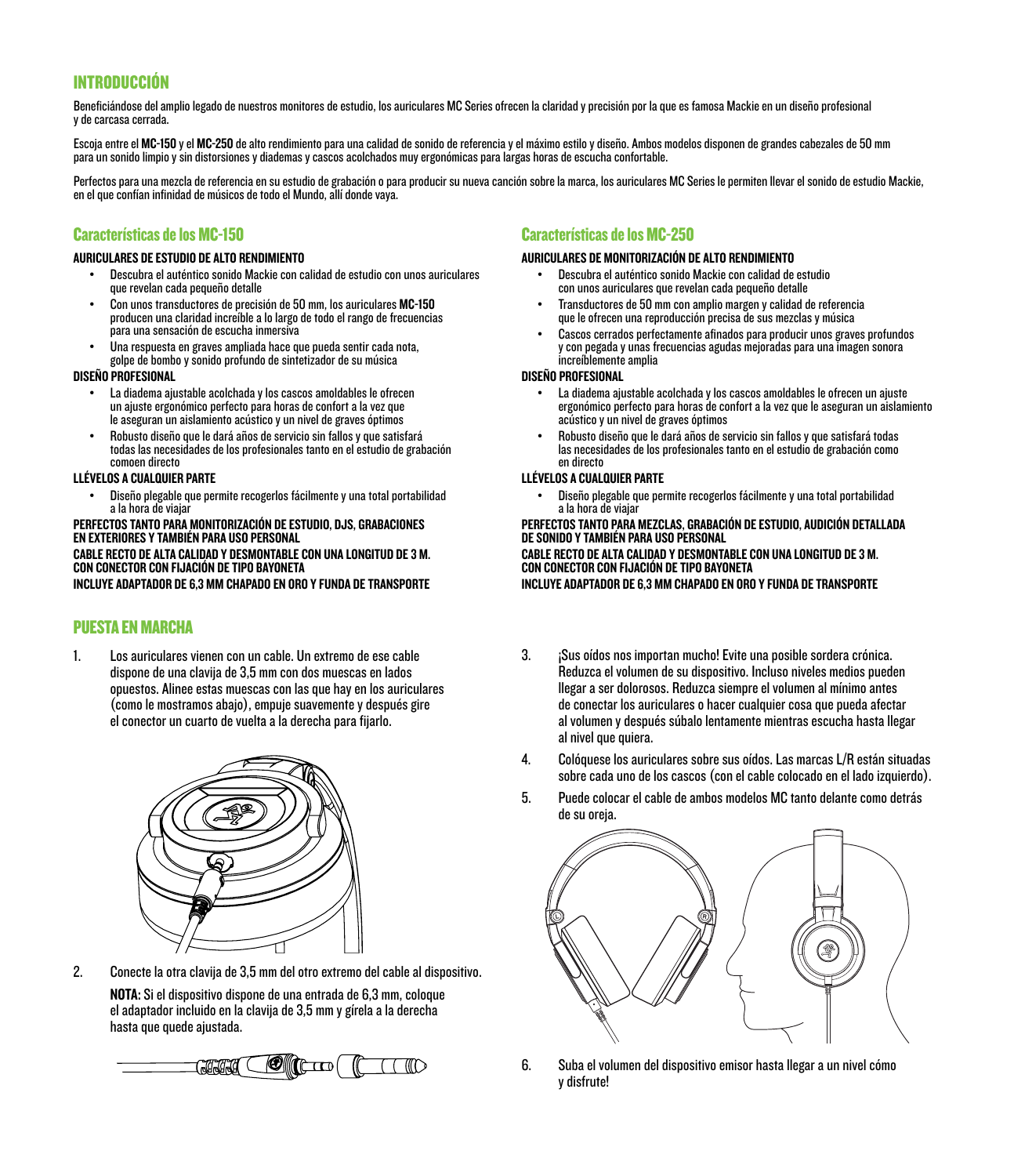# GARANTÍA LIMITADA Conserve su factura en un lugar seguro.

Esta garantía limitada de producto ("Garantía de producto") es ofrecida por LOUD Audio, LLC ("LOUD") y es aplicable a los productos adquiridos en los Estados Unidos o Canadá a través de un distribuidor oficial LOUD. Esta Garantía de producto no cubrirá a ninguna otra persona distinta al comprador original del producto (al que haremos referencia como "Comprador", "usted" o "tú").

Para aquellos productos adquiridos fuera de los Estados Unidos o Canadá, visite la web www.mackie.com para ver la información de su distribuidor local y sobre la cobertura en garantía ofrecida por dicho distribuidor en ese país.

LOUD garantiza al comprador que el producto está libre de defectos en materiales y mano de obra bajo condiciones de uso normales durante el Periodo de Garantía. Si el producto no cumple con lo establecido en esta garantía, LOUD o su servicio técnico autorizado, a nuestra elección, reparará o sustituirá ese aparato, siempre y cuando el comprador notifique a fábrica esa situación dentro del Periodo de Garantía a través de la web: www.mackie.com o llamando al servicio técnico de LOUD en el 1.800.898.3211 (llamada gratuita en los Estados Unidos y Canadá) en horario comercial de la Costa del Pacífico, excluyendo fines de semana o vacaciones de LOUD. Conserve la factura original sellada como pruebade la fecha de compra. Es necesaria para cualquier reclamación en periodo de garantía.

Para consultar todos los términos y condiciones, así como la duración concreta de la garantía de este producto, visite la www.mackie.com.

La Garantía de Producto, junto con su factura o recibo y los términos y condiciones que encontrará en www.mackie.com constituyen el contrato completo y sustituyen a cualquier otro contrato anterior entre LOUD y el comprador relativo al producto en cuestión. No será válida ninguna enmienda, modificación o cambio de cualquiera de las condiciones de esta Garantía de Producto salvo que aparezca previamente en un documento oficial sellado por el fabricante y/o responsable.

| Especificaciones técnicas  | <b>MC-150</b>                                                            | <b>MC-250</b>      |
|----------------------------|--------------------------------------------------------------------------|--------------------|
| Respuesta de frecuencia    | 15 Hz - 20 kHz                                                           | $10$ Hz $-$ 20 kHz |
| Sensibilidad               | 93 dB / mW                                                               | 100 dB $/$ mW      |
| Máxima potencia de entrada | <b>20 mW</b>                                                             |                    |
| Impedancia                 | $33\Omega$                                                               | $38\,\Omega$       |
| Tipo de cabezal            | <b>Dinámico</b>                                                          |                    |
| Tipo de entrada            | 3,5 o 6,35 macho estéreo                                                 |                    |
| Tipo de salidas            | <b>L/R Auriculares</b>                                                   |                    |
| Longitud del cable         | 117.6 in • 2987 mm                                                       |                    |
| Peso                       | $0.6$ lb $\cdot$ 0.3 kg                                                  |                    |
|                            | Todas estas especificaciones están sujetas<br>a cambios sin previo aviso |                    |

Duración diaría en horas

0,25 o

Nivel de sonido

 $115 dB$ 

8 90 dB 6 92 dB 4 95 dB  $3$  97 dB 2 100 dB 1,5 | 102 dB 1 105 dB 0,5 110 dB

## ¿Necesita ayuda con sus Earbuds?

- Visite la web www.mackie.com y haga clic en Support para encontrar: Preguntas frecuentes (FAQ), manuales y otros documentos anexos.
- Teléfono 1-800-898-3211 si quiere hablar con uno de nuestros estupendos técnicos (lunes a viernes, horario laboral clásico, hora de la Costa del Pacífico).

## INSTRUCCIONES IMPORTANTES DE SEGURIDAD

- 1. Lea, cumpla y conserve estas instrucciones. Preste atención a todas las advertencias.
- 2. No use este aparato en o cerca de entornos peligrosos. Esto incluye mientras conduce, va en bicicleta, andando, corriendo y en otros entornos con tráfico en los que se puedan producir accidentes.
- 3. Mantenga este aparato y sus accesorios fuera del alcance de los niños. Lo contrario puede suponer un riesgo de accidentes mortales o muy graves. Este aparato contiene piezas pequeñas y cables que pueden suponer un riesgo de asfixia.
- 4. Ajuste al mínimo el nivel de volumen del dispositivo audio conectado y después, tras conectar los auriculares, ajuste el volumen gradualmente. Una exposición brusca a sonidos muy potentes puede producir daños auditivos (sordera).
- 5. Mantenga limpios los tapones y auriculares usando un trapo humedecido en agua jabonosa.
- 6. No trate de modificar este aparato. El hacerlo puede dar lugar a daños personales y/o fallos en el aparato.
- 7. No sumerja estos auriculares, como al darse una ducha, baño o lavarse. El no tener en cuenta esta advertencia puede dar lugar afallos o averías.
- 8. No use este aparato mientras duerme de cara a evitar accidentes.
- 9. Extraiga los tapones tirando con un suave giro. Nunca tire del cable de los auriculares.
- 10. Deje de usar los auriculares de inmediato si le producen molestias, irritaciones, pinchazos, descargas u otra reacción adversa.
- 11. Si está recibiendo cualquier tipo de tratamiento en el oído, consulte a su médico antes de usar este aparato.
- 12. La exposición a niveles de ruido extremadamente altos puede causar problemas de sordera crónica. La susceptibilidad a esta pérdida de audición inducida por el ruido varía considerablemente de una persona a otra, pero casi cualquier persona tendrá una cierta pérdida de audición al quedar expuestos a un ruido intenso durante un determinado periodo de tiempo. El Departamento de Salud y Seguridad en el Trabajo de Estados Unidos (OSHA, por sus siglas en inglés) ha establecido unos niveles de ruido permisibles que aparecen en la siguiente tabla. De acuerdo a la OSHA, cualquier exposición que sobrepase estos límites permisibles puede dar lugar a un problema de sordera.



Forma correcta de eliminar este aparato: Este símbolo indica que este producto no puede ser eliminado junto con la basura orgánica, de acuerdo a lo indicado en la Directiva de Residuos de Aparatos Eléctricos y Electrónicos (2012/19/EU) y a la legislación vigente de su país. Este producto debe ser entregado en uno de los "puntos limpios" autorizados para su reciclaje. La eliminación inadecuada de este tipo de residuos puede tener un impacto n en el medio ambiente y la salud humana debido a las sustancias potencialmente peligrosas asociadas generalmente con este tipo de aparatos. Al mismo tiempo, su cooperación a la hora de eliminar adecuadamente este producto contribuirá a un uso más eficaz de los recursos naturales. Para más información acerca la correcta eliminación de este tipo de aparatos, póngase en contacto con el Ayuntamiento de su ciudad, empresa local de recogida de ba con uno de los "puntos limpios" autorizados.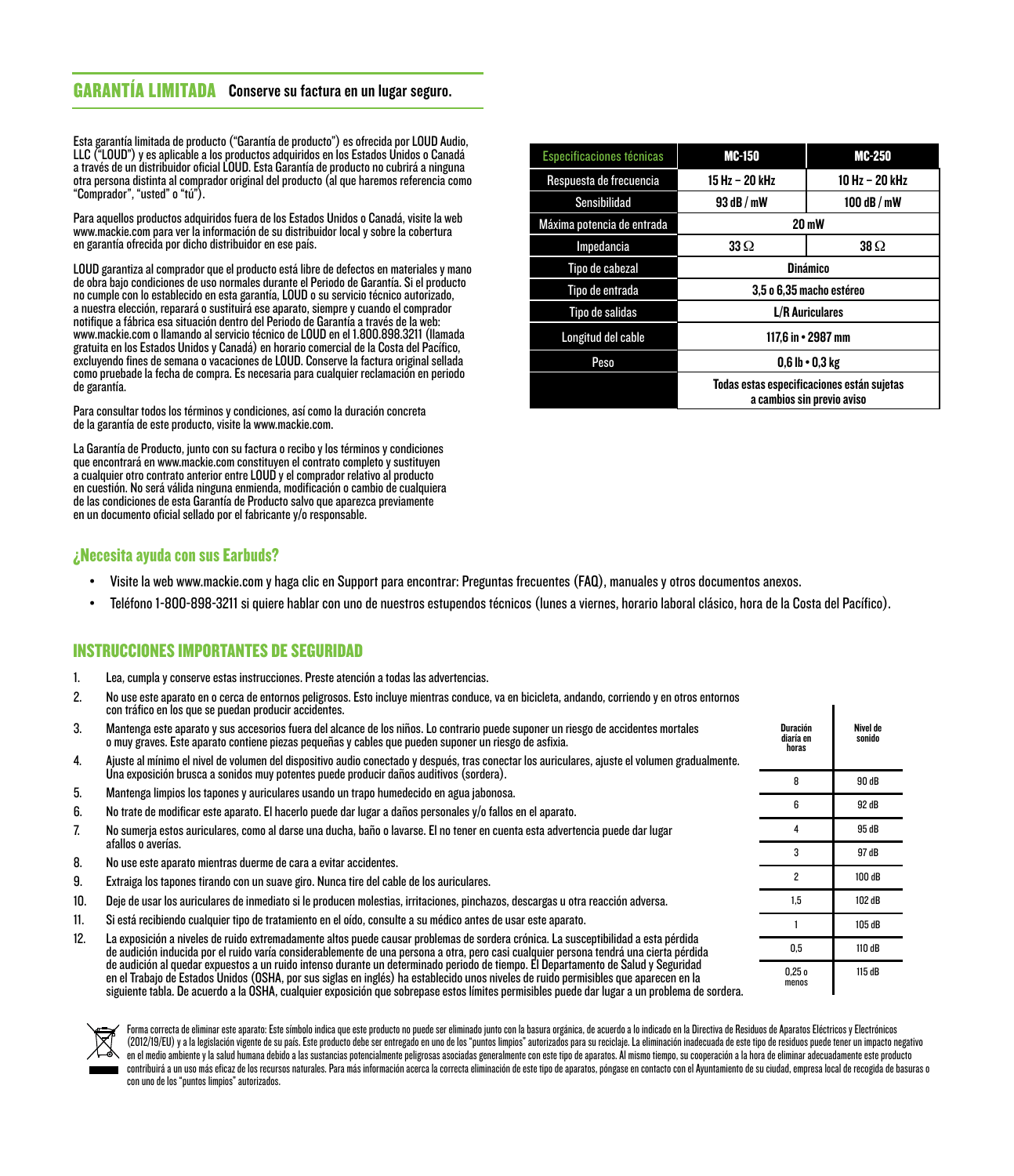## INTRODUCTION

Perpétuant notre tradition d'excellence en studio, les casques fermés professionnels de la série MC délivrent le son clair et précis qui a fait la réputation de Mackie.

Faites votre choix entre le MC-150 et le MC-250 et profitez d'un son de hautes qualité et précision, sans négliger le style ! Les deux modèles sont dotés de transducteurs<br>de 50mm offrant un son clair à très faible taux de

Parfaits pour travailler sur votre mixage en studio ou pour produire votre prochain tube lors de vos déplacements, les casques de la série MC vous permettent d'emmener partout le son de qualité studio de Mackie, reconnu par les artistes du monde entier.

## Caractéristiques des MC-150

#### CASQUE DE STUDIO HAUTES PERFORMANCES

- Profitez de tous les détails de votre musique grâce au fameux son qualité studio de Mackie
- Doté d'un transducteur ultra précis de 50mm, le MC-150 délivre un son d'une clarté exceptionnelle sur l'ensemble du spectre pour une écoute immersive
- La réponse accrue dans les basses fréquences vous permet de ressentir chaque note, coup de grosse caisse ou nappe de synthé bien grasse

#### DESIGN PROFESSIONNEL

- Le serre-tête rembourré réglable et les écouteurs ergonomiques permettent une écoute confortable pendant des heures tout en garantissant une isolation et des basses optimales
- Le MC-150 a été conçu pour durer et répondre aux exigences des professionnels en studio ou salle de concert

### EMPORTEZ-LE PARTOUT

• Le MC-150 est pliable et peut être rangé et transporté facilement

### IDÉAL POUR LE STUDIO, LES DJS, LES INGÉNIEURS DU SON OU SIMPLEMENT POUR ÉCOUTER DE LA MUSIQUE

CÂBLE DROIT DÉTACHABLE HAUTE QUALITÉ DE 2,7 M AVEC CONNECTEUR À VERROUILLAGE ADAPTATEUR JACK 6,35 MM PLAQUÉ OR ET SACOCHE DE TRANSPORT FOURNIS

## MISE EN ŒUVRE

1. Le casque est fourni avec un câble dont l'une des extrémité est dotée d'un connecteur MiniJack avec deux encoches placées l'une en face de l'autre. Alignez ces encoches avec celles situées sur le casque (comme indiqué ci-dessous), enfoncez le connecteur délicatement puis tournez-le d'un quart pour le verrouiller.



2. Connectez l'autre extrémité du câble à votre appareil.

 REMARQUE : si l'appareil est équipé d'une entrée Jack 6,35 mm, utilisez l'adaptateur fourni. Assurez-vous que l'adaptateur soit correctement mis en place sur le connecteur MniJack.



## Caractéristiques des MC-250

#### CASQUE DE STUDIO HAUTES PERFORMANCES

- Profitez de tous les détails de votre musique grâce au fameux son qualité studio de Mackie
- Les transducteurs de haute qualité à très faible distorsion permettent une reproduction très précise de vos mixages et de votre musique
- La coque a été conçue pour délivrer des basses profondes et pêchues ainsi que des aigus ultra précis pour un spectre sonore exceptionnellement étendu

## DESIGN PROFESSIONNEL

- Le serre-tête rembourré réglable et les écouteurs ergonomiques permettent une écoute confortable pendant des heures tout en garantissant une isolation et des basses optimales
- Le MC-250 a été conçu pour durer et répondre aux exigences des professionnels en studio ou salle de concert

### EMPORTEZ-LE PARTOUT

• Le MC-250 est pliable et peut être rangé et transporté facilement

IDÉAL POUR LE MIXAGE, L'ENREGISTREMENT, L'ÉCOUTE DE PRÉCISION OU SIMPLEMENT POUR ÉCOUTER DE LA MUSIQUE

CÂBLE DROIT DÉTACHABLE HAUTE QUALITÉ DE 2,7 M AVEC CONNECTEUR À VERROUILLAGE ADAPTATEUR JACK 6,35 MM PLAQUÉ OR ET SACOCHE DE TRANSPORT FOURNIS

- 3. Vos oreilles sont précieuses ! Faites attention aux dommages permanents de l'audition. Diminuez le volume de votre appareil. Même un niveau intermédiaire peut être dangereux. Mettez toujours le volume au minimum avant de connecter vos écouteurs ou d'agir d'une manière pouvant affecter le volume. Montez ensuite le volume progressivement.
- 4. Placez le casque sur vos oreilles. La gauche (L) et la droite (R) sont indiquées sur chaque écouteur (le câble vient se connecter au côté gauche).
- 5. Le câble des deux modèles MC peut se placer au-dessus ou en-dessous de l'oreille.



6. Montez le volume de votre appareil jusqu'à un niveau d'écoute confortable et profitez de votre musique !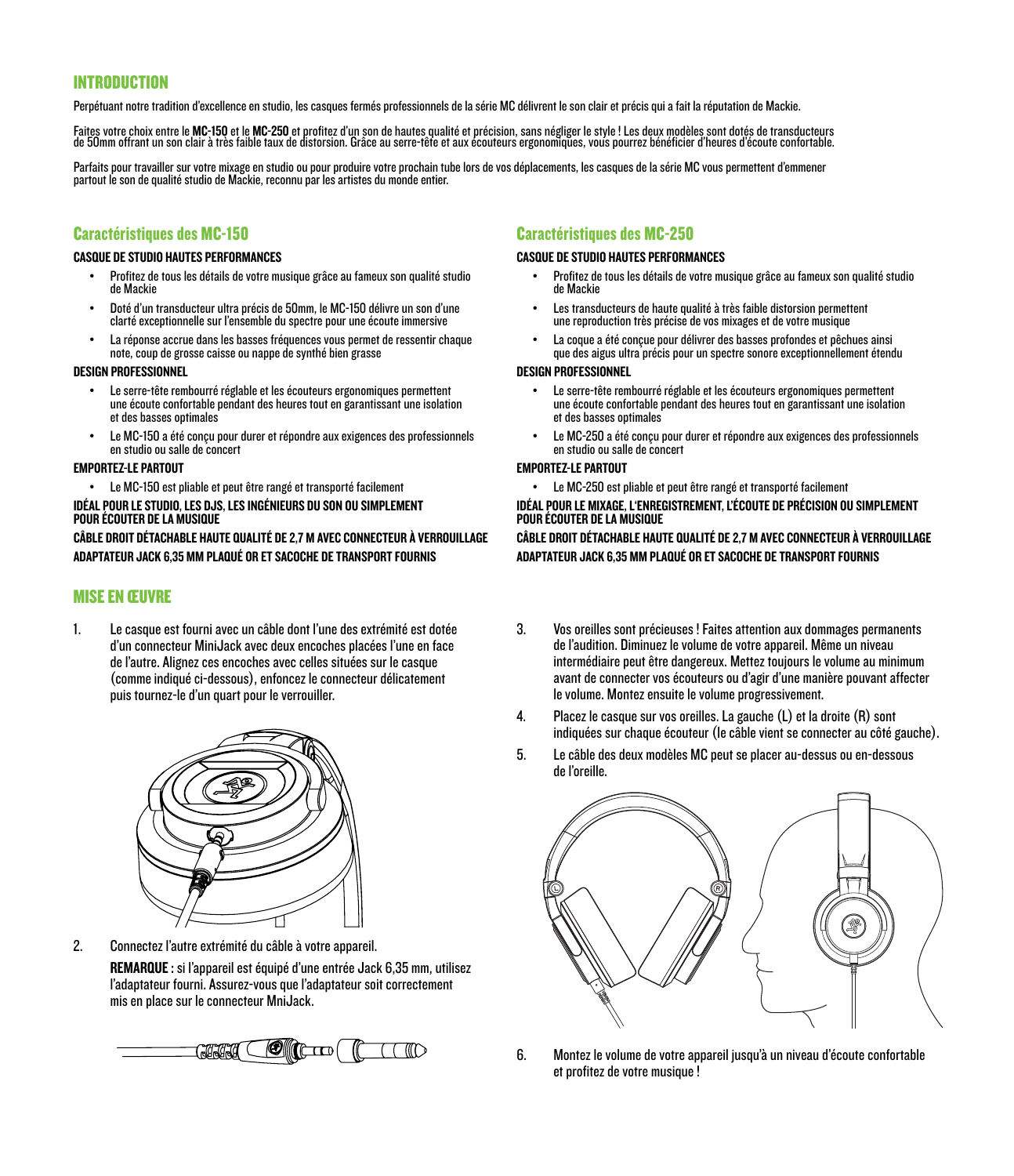# GARANTIE LIMITÉE Conservez vos tickets de caisse dans un endroit sûr.

Cette garantie limitée du produit ("Garantie du Produit") est fournie par LOUD Audio, LLC ("LOUD")et est applicable aux produits achetés aux états-Unis ou au Canada chez un revendeur ou fournisseur agréé par LOUD. La Garantie du Produit n'est valable que pour l'acheteur original du produit (ci-après appelé "l'Acheteur," "vous" ou "votre").

Pour les produits achetés en dehors des USA ou du Canada, consultez www.mackie.com pour trouver les informations de contact de votre distributeur local ainsi que des informations sur la couverture de la garantie fournie par le distributeur de votre marché local.

LOUD garantit à l'Acheteur que le Produit est exempt de tout défaut de matériaux et de fabrication pour une utilisation normale pendant la période de garantie. Si le Produit ne se conforme pas à la garantie mentionnée ici pendant la période de la garantie, LOUD ou son représentant agréé s'engage, à son choix, à réparer ou à remplacer le Produit défectueux, à considérer que l'Acheteur signale le défaut durant la Période de Garantie à la Société sur : www.mackie.com ou en appelant le support technique de LOUD au 1.800.898.3211 (appel gratuit aux états-Unis et au Canada) aux heures ouvrables normales, heure du Pacifique, à l'exception des week ends et pendant les vacances de LOUD. Merci de conserver le ticket de caisse original daté comme preuve de la date d'achat. Il vous sera demandé pour tout service de garantie.

Pour les termes et conditions complets, ainsi que pour la durée spécifique de la garantie pour ce Produit, consultez www.mackie.com.

La Garantie du Produit, conjointement à votre facture ou reçu, ainsi que les termes et conditions mentionnés sur www.mackie.com constituent le contrat intégral, et supplantent tout accord préalable entre LOUD et l'Acheteur sur l'objet de cet accord. Aucun avenant, modification ou désistement des dispositions de cette Garantie du Produit ne sera valide sauf mention écrite par la partie responsable par la présente.

| Caractéristiques techniques | <b>MC-150</b>                               | <b>MC-250</b>      |
|-----------------------------|---------------------------------------------|--------------------|
| Réponse en fréquence        | 15 Hz - 20 kHz                              | $10$ Hz $-$ 20 kHz |
| Sensibilité                 | 93 dB / mW                                  | 100 dB $/$ mW      |
| Puissance max en entrée     | 20 mW                                       |                    |
| Impédance                   | $33\,\Omega$                                | $38\,\Omega$       |
| Type de HP                  | <b>Dynamique</b>                            |                    |
| Type d'entrée               | 3,5 ou 6,35 mâle stéréo                     |                    |
| <b>Type de sorties</b>      | écouteurs gauche/droite                     |                    |
| Longueur du câble           | 117.6 in • 2987 mm                          |                    |
| Poids                       | $0.6 h \cdot 0.3 kg$                        |                    |
|                             | Les caractéristiques peuvent être modifiées |                    |

Durée, en heures par jour

Niveau sonore

8 90 dB 6 92 dB 4 95 dB 3 97 dB 2 100 dB 1.5 102 dB 1 105 dB 0.5 110 dB 0,25 ou moins 115 dB

## Besoin d'aide avec vos écouteurs ?

- Consultez www.mackie.com et cliquez sur Support pour trouver : des FAQs, les modes d'emploi et des informations supplémentaires.
- Appelez le 1-800-898-3211 pour contacter le support technique (du lundi au vendredi, aux heures ouvrables normales, heure du Pacifique).

## Consignes de sécurité importantes

- 1. Lisez, appliquez et conservez ces instructions. Tenez compte de tous les avertissements.
- 2. Ne pas utiliser dans ou à proximité d'un environnement dangereux. Cela inclus les zones où la conduite, le cyclisme, la marche, la course sont pratiqués et tout autre endroit où du trafic a lieu et où un accident peut se produire.
- 3. Conservez ce produit et ses accessoires hors de la portée des enfants. La manipulation ou l'utilisation par des enfants peuvent causer la mort ou des blessures sérieuses. Contient des petites pièces et des cordons pouvant poser un risque de suffocation ou de strangulation.
- 4. Réglez le volume de l'appareil au minimum puis, après connexion des écouteurs, augmentez-le progressivement. Une exposition soudaine à des bruits importants peut endommager votre audition.
- 5. Gardez vos écouteurs propres. Pour les nettoyer, utilisez une solution détergente douce.
- 6. N'essayez pas de modifier ce produit. Cela pourrait provoquer des blessure et/ou endommager le produit.
- 7. N'immergez pas le produit dans l'eau, par exemple en prenant une douche ou un bain. Cela peut détériorer le son ou causer des malfonctions.
- 8. Ne pas utiliser en dormant pour éviter tout accident.
- 9. Retirez les écouteurs en les tournant lentement. Ne tirez jamais sur les cordons.
- 10. Retirez les écouteurs immédiatement si une gêne importante, une irritation, des rougeurs, un écoulement ou toute autre réaction inconfortable se produit.
- 11. Si vous suivez un traitement auriculaire, consultez votre médecin avant d'utiliser ce produit.
- 12. L'exposition à des niveaux de bruit très élevés peut entraîner une perte permanente de l'ouïe. La sensibilité à ces dommages varie d'un individu à l'autre, mais tout le monde est appelé à des dommages auditifs extrêmes en présence de niveaux sonores élevés. L'Administration de la Sécurité et de la Santé (OSHA) du Gouvernement des États-Unis a publié les niveaux de bruit indiqués dans le tableau ci-dessous. Selon l'OSHA, toute exposition au-delà de ces limites entraîne des dommages auditifs.



Mise au rebut appropriée de ce produit: Ce symbole indique qu'en accord avec la directive WEEE (2012/19/EU) et les lois en vigueur dans votre pays, ce produit ne doit pas être jeté avec les déchets ménagers. Ce produit doi déposé dans un point de collecte agréé pour le recyclage des déchets d'équipements électriques et électroniques (EEE). Une mauvaise manipulation de ce type de déchets pourrait avoir un impact négatif sur l'environnement et à cause des substances potentiellement dangereuses généralement associées à ces équipements. En même temps, votre coopération dans la mise au rebut de ce produit contribuera à l'utilisation efficace des ressources naturell  $\blacksquare$  Pour plus d'informations sur l'endroit où vous pouvez déposer vos déchets d'équipements pour le recyclage, veuillez contacter votre mairie ou votre centre local de collecte des déchets.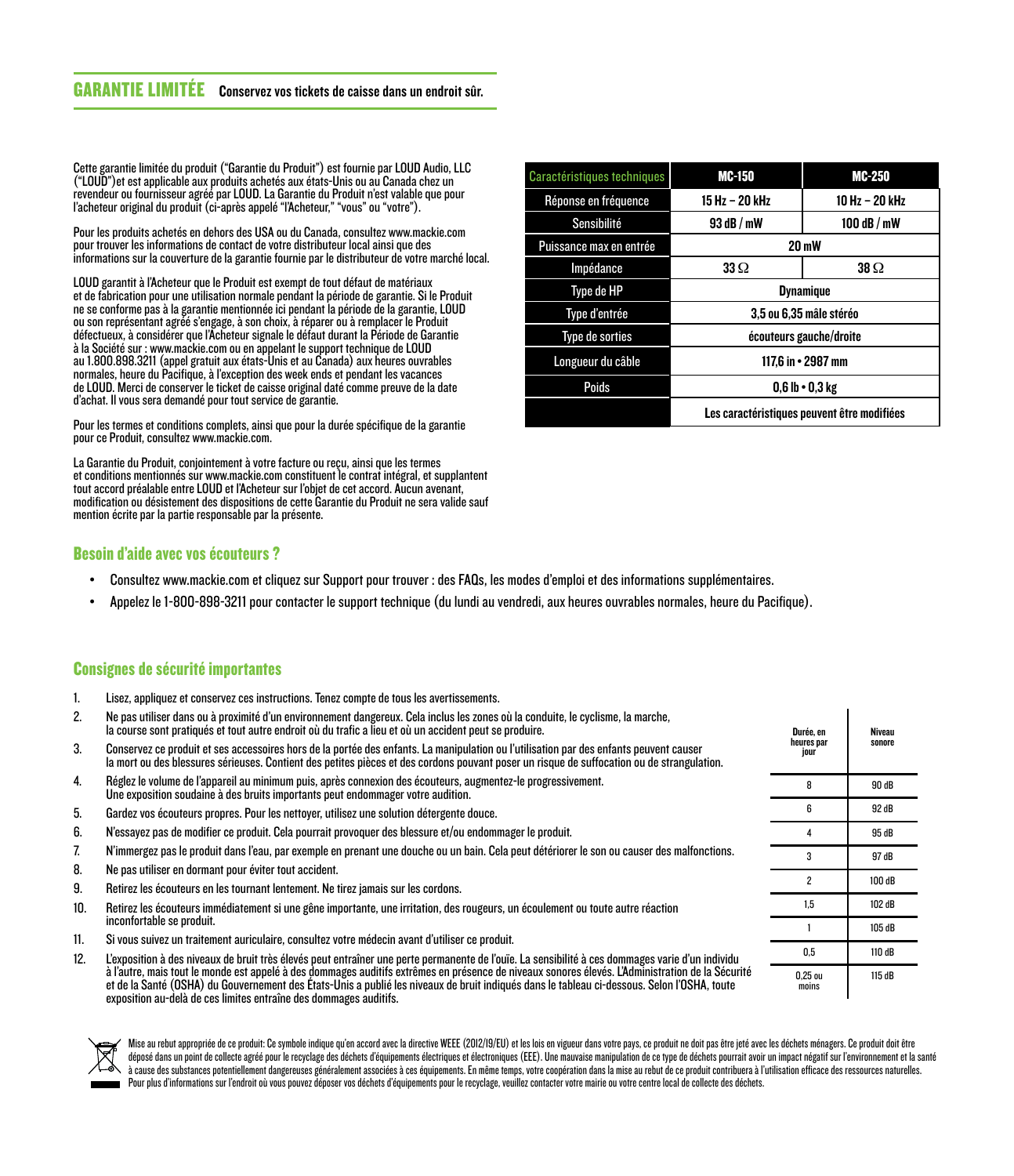## EINLEITUNG

Als direkte Erweiterung unserer renommierten Studiomonitor-Palette bieten die Kopfhörer der MC Serie höchste Transparenz und Präzision in professionellem geschlossenem Design.

Die leistungsstarken <mark>MC-150</mark> und <mark>MC-250</mark> Modelle überzeugen durch Sound in Referenzqualität und stilvollen Look. Beide Kopfhörer verfügen über große 50 mm Treiber für klare,<br>verzerrungsfreie Klänge sowie ergonomische Kop

Die Kopfhörer der MC Serie eignen sich ideal für Studio- oder mobile Produktionen und begeistern bei allen Anwendungen mit ihrem einzigartigen Mackie Sound.

## MC-150 Features

#### HOCHLEISTUNGS-STUDIOKOPFHÖRER

- Erlebe den Mackie Signature-Studiosound mit Kopfhörern, die jedes Detail authentisch abbilden
- Präzise 50 mm Schallwandler liefern maximale Transparenz über den gesamten Frequenzbereich und bieten ein intensives Hörerlebnis
- Verbesserte Bassansprache für noch mehr Druck bei Kickdrums und Synthbässen

#### PROFESSIONELLES DESIGN

- Einstellbarer Kopfbügel und weiche Ohrpolster bieten hohen Tragekomfort über Stunden bei optimaler Bassansprache und Schallisolation
- Robustes Design erfüllt professionelle Ansprüche bei Studio- und mobilen Anwendungen

## ÜBERALL EINSETZBAR

• Der MC-150 lässt sich zusammenklappen und einfach transportieren oder lagern IDEAL FÜR STUDIOS, DJS, AUSSENAUFNAHMEN UND FREIZEIT-AKTIVITÄTEN ABNEHMBARES, HOCHWERTIGES GERADES 3 M-KABEL MIT BAJONETT-ANSCHLUSS VERGOLDETER 6,3 MM ADAPTER UND TRAGETASCHE INKLUSIVE

## ERSTE SCHRITTE

1. Die Kopfhörer werden mit einem Kabel geliefert. Der 3,5 mm Stecker an einem Ende des Kabels hat zwei gegenüberliegende Kerben. Richten Sie diese auf die Kerben an den Kopfhörern aus (siehe unten), stecken Sie den Stecker vorsichtig ein und verriegeln Sie den Anschluss, indem Sie den Stecker eine Vierteldrehung nach rechts drehen.



2. Stecken Sie den 3,5 mm Stecker am anderen Ende des Kabels ins Gerät. HINWEIS: Wenn das Gerät einen 6,3 mm Eingang hat, befestigen Sie den mitgelieferten Adapter am 3,5 mm Stecker und drehen Sie ihn nach rechts, bis er fest sitzt.



## MC-250 Features

## HOCHLEISTUNGS-STUDIOKOPFHÖRER

- Erlebe den Mackie Signature-Studiosound mit Kopfhörern, die jedes Detail authentisch abbilden
- Präzise 50 mm Schallwandler in Referenzqualität mit enormem Headroom reproduzieren Mixes und Musik mit höchster Präzision
- Akribisch abgestimmte Gehäuse liefern tiefe, druckvolle Bässe und transparente Höhen für weiträumige Stereoabbildungen

## PROFESSIONELLES DESIGN

- Einstellbarer Kopfbügel und weiche Ohrpolster bieten hohen Tragekomfort über Stunden bei optimaler Bassansprache und Schallisolation
- Robustes Design erfüllt professionelle Ansprüche bei Studio- und mobilen Anwendungen

#### ÜBERALL EINSETZBAR

• Der MC-250 lässt sich zusammenklappen und einfach transportieren oder lagern

## PERFEKT FÜR MIXES, STUDIOAUFNAHMEN, QUALITÄTSKONTROLLEN UND FREIZEITAKTIVITÄTEN

ABNEHMBARES, HOCHWERTIGES GERADES 3 M-KABEL MIT BAJONETT-ANSCHLUSS VERGOLDETER 6,3 MM ADAPTER UND TRAGETASCHE INKLUSIVE

- 3. Ihre Ohren sind uns wichtig! Verringern Sie die Lautstärke am Gerät, um dauerhafte Hörschäden zu vermeiden. Sogar mittlere Pegel können schmerzhaft laut sein. Drehen Sie die Lautstärke immer ganz zurück, bevor Sie die Ohrhörer anschließen oder etwas Neues ausprobieren, das die Lautstärke beeinflussen könnte. Erhöhen Sie den Pegel dann langsam und vorsichtig.
- 4. Setzen Sie die Kopfhörer auf. Die L/R-Markierungen befinden sich über den Kopfhörermuscheln (wobei das Kabel an der linken Seite befestigt ist).
- 5. Die Kabel können bei beiden MC Modellen vorne oder hinten am Körper herabhängen..



6. Stellen Sie am Gerät einen angenehmen Lautstärkepegel ein und genießen Sie!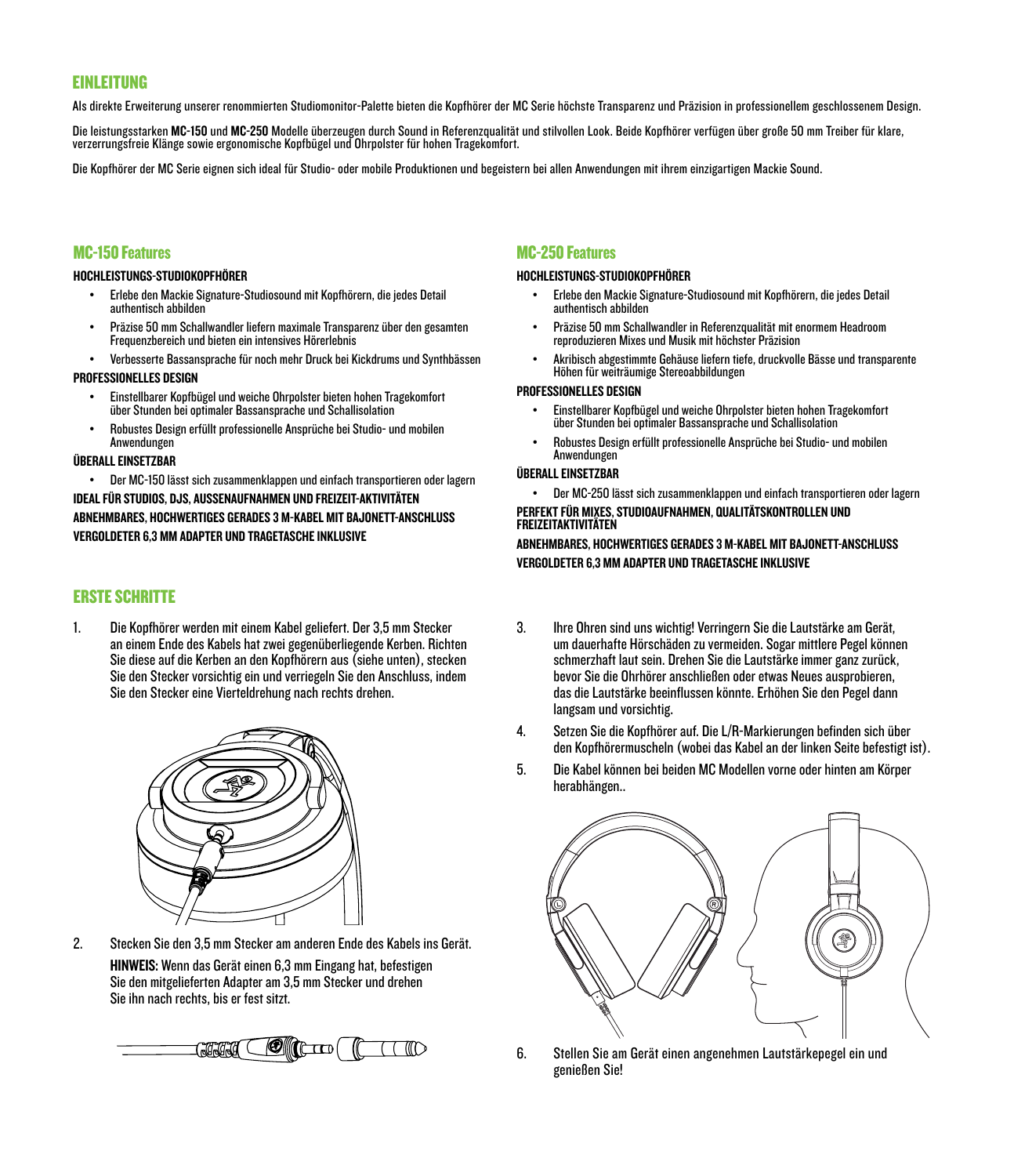## BESCHRÄNKTE GARANTIE Kaufbeleg bitte sicher aufbewahren.

Diese beschränkte Produktgarantie ("Produktgarantie") wird von LOUD Audio, LLC ("LOUD") gewährt und gilt für Produkte, die in den USA oder Kanada bei einem von LOUD autorisierten Wiederverkäufer oder Einzelhändler gekauft wurden. Die Produktgarantie gilt nur für Erstkäufer des Produkts (im Folgenden "Kunde", "Sie" oder "Ihren").

Bei außerhalb der USA oder Kanada gekauften Produkten informieren Sie sich bitte unter www. mackie.com über die Kontaktdaten unseres örtlichen Vertriebspartners und die Details der Garantieleistungen, die vom Vertriebshändler für Ihren lokalen Markt gewährt werden.

LOUD garantiert dem Kunden, dass das Produkt während der Garantiezeit bei normalem Gebrauch frei von Material- und Verarbeitungsfehlern ist. Wenn das Produkt dieser Garantie nicht entspricht, kann LOUD oder ihre autorisierte Service-Vertretung das fehlerhafte Produkt nach ihrer Einschätzung entweder reparieren oder ersetzen, vorausgesetzt dass der Kunde den Defekt innerhalb der Garantiezeit unter www.mackie.com bei der Firma meldet oder indem er den technischen Support von LOUD unter 1.800.898.3211 (gebührenfrei innerhalb der USA und Kanada) während der normalen Geschäftszeiten (SPT), mit Ausnahme von Wochenenden oder LOUD-Betriebsferien, anruft. Bitte bewahren Sie den originalen datierten Kaufbeleg als Nachweis des Kaufdatums auf. Er ist die Voraussetzung für alle Garantieleistungen.

Die kompletten Garantiebedingungen sowie die spezielle Garantiedauer für dieses Produkt können Sie unter www.mackie.com nachlesen.

Die Produktgarantie zusammen mit Ihrer Rechnung bzw. Ihrem Kaufbeleg sowie die unter www. mackie.com aufgeführten Bedingungen stellen die gesamte Vereinbarung dar, die alle bisherigen Vereinbarungen zwischen LOUD und dem Kunden bezüglich des hier behandelten Gegenstands außer Kraft setzt. Alle Nachträge, Modifikationen oder Verzichtserklärungen bezüglich der Bestimmungen dieser Produktgarantie treten erst in Kraft, wenn sie schriftlich niedergelegt und von der sich verpflichtenden Partei unterschrieben wurden.

| <b>Technische Daten</b> | <b>MC-150</b>                                     | <b>MC-250</b>      |
|-------------------------|---------------------------------------------------|--------------------|
| Frequenzgang            | 15 Hz - 20 kHz                                    | $10$ Hz $-$ 20 kHz |
| <b>Empfindlichkeit</b>  | 93 dB/mW                                          | 100 dB / mW        |
| Max. Eingangspegel      | <b>20 mW</b>                                      |                    |
| Impedanz                | $33\,\Omega$                                      | $38\,\Omega$       |
| Treibertyp              | dynamisch                                         |                    |
| <b>Eingangstyp</b>      | 3.5 mm ou 6.35 mm Stecker. Stereo                 |                    |
| Ausgangstyp             | L/R Kopfhörer                                     |                    |
| Kabellänge              | 117.6 in • 2987 mm                                |                    |
| Gewicht                 | $0,6$ lb $\cdot$ 0,3 kg                           |                    |
|                         | Technische Änderungen und Ergänzungen vorbehalten |                    |

Nutzung pro Tag in Stunden

0,25 oder weniger

Schallpegel

115 dB

8 90 dB 6 92 dB 4 **95 dB** 3 97 dB 2 100 dB 1,5 102 dB 1 105 dB 0.5 **110 dB** 

## Wenn Sie Hilfe benötigen:

- Besuchen Sie auf www.mackie.com die Rubrik Support: Hier finden Sie FAQs, Handbücher und Ergänzungen.
- Unter der Telefonnummer 1-800-898-3211 erreichen Sie unseren technischen Support (Montag bis Freitag zu den üblichen Geschäftszeiten, Pacific Standard Time).

## WICHTIGE SICHERHEITSHINWEISE

- 1. Anleitungen lesen, befolgen und aufbewahren. Warnhinweise beachten.
- 2. Nicht in gefährlichen Situationen verwenden, zum Beispiel beim Auto/Rad fahren, Laufen, Joggen und anderen Verkehrssituationen, die zu Unfällen führen können.
- 3. Produkt und Zubehör von Kindern fernhalten, da sie sich ernsthaft oder tödlich verletzen könnten. Es besteht Erstickungsgefahr durch Kleinteile und Kabel.
- 4. Lautstärke des Audiogeräts ganz zurückdrehen und erst nach Anschluss der Ohrhörer langsam aufdrehen. Plötzliche, laute Geräusche können Hörschäden verursachen.
- 5. Kopfhörer sauber halten und regelmäßig mit mildem Reinigungsmittel abwaschen.
- 6. Produkt nicht modifizieren, da dies zu Verletzungen und/oder Betriebsstörungen führen könnte.
- 7. Ohrhörer nicht beim Duschen, Baden, Gesichtwaschen oder anderen Gelegenheiten ins Wasser tauchen, um verminderte Klangqualität oder Betriebsstörungen zu vermeiden.
- 8. Nicht beim Schlafen tragen, um Unfälle zu vermeiden.
- 9. Ohrhörer mit einer langsamen Drehbewegung entfernen. Nicht am Kabel ziehen.
- 10. Ohrhörer sofort abnehmen, wenn sie starke Beschwerden, Reizungen, Hautausschläge, Absonderungen oder andere unangenehme Reaktionen verursachen.
- 11. Erlaubnis zur Nutzung der Ohrhörer einholen, wenn man aktuell bei einem Ohrenarzt in Behandlung ist.
- 12. Extrem hohe Geräuschpegel können zu dauerhaftem Gehörverlust führen. Lärmbedingter Gehörverlust tritt von Person zu Person unterschiedlich schnell ein, aber fast jeder wird einen Teil seines Gehörs verlieren, wenn er über einen Zeitraum ausreichend hohen Lärmpegeln ausgesetzt ist. Die Occupational Safety and Health Administration (OSHA) der US-Regierung hat den zulässigen Geräuschpegel in der folgenden Tabelle festgelegt. Nach Meinung der OSHA können alle Lärmpegel, die diese zulässigen Grenzen überschreiten, zu Gehörverlust führen.



Korrekte Entsorgung dieses Produkts: Diese Symbol weist darauf hin, dass das Produkt entsprechend den WEEE Richtlinien (2012/19/EU) und den Landesgesetzen nicht im Hausmüll entsorgt werden darf. Dieses Produkt sollte einer autorisierten Sammelstelle zum Recyceln von unbrauchbaren elektrischen und elektronischen Geräten (EEE) übergeben werden. Unsachgemäßer Umgang mit dieser Abfallart könnte aufgrund der in EEE enthaltenen gefährlichen Substanzen negative Auswirkungen auf die Umwelt und menschliche Gesundheit haben. Gleichzeitig tragen Sie durch Ihre Teilnahme an der korrekten Entsorgung dieses Produkts zu einer effektiven Nutzung natürlicher Ressourcen Weitere Informationen zu Annahmestellen, die unbrauchbare Geräte recyceln, erhalten Sie bei der örtlichen Stadtverwaltung, dem Entsorgungsträger oder der Müllabfuhr.